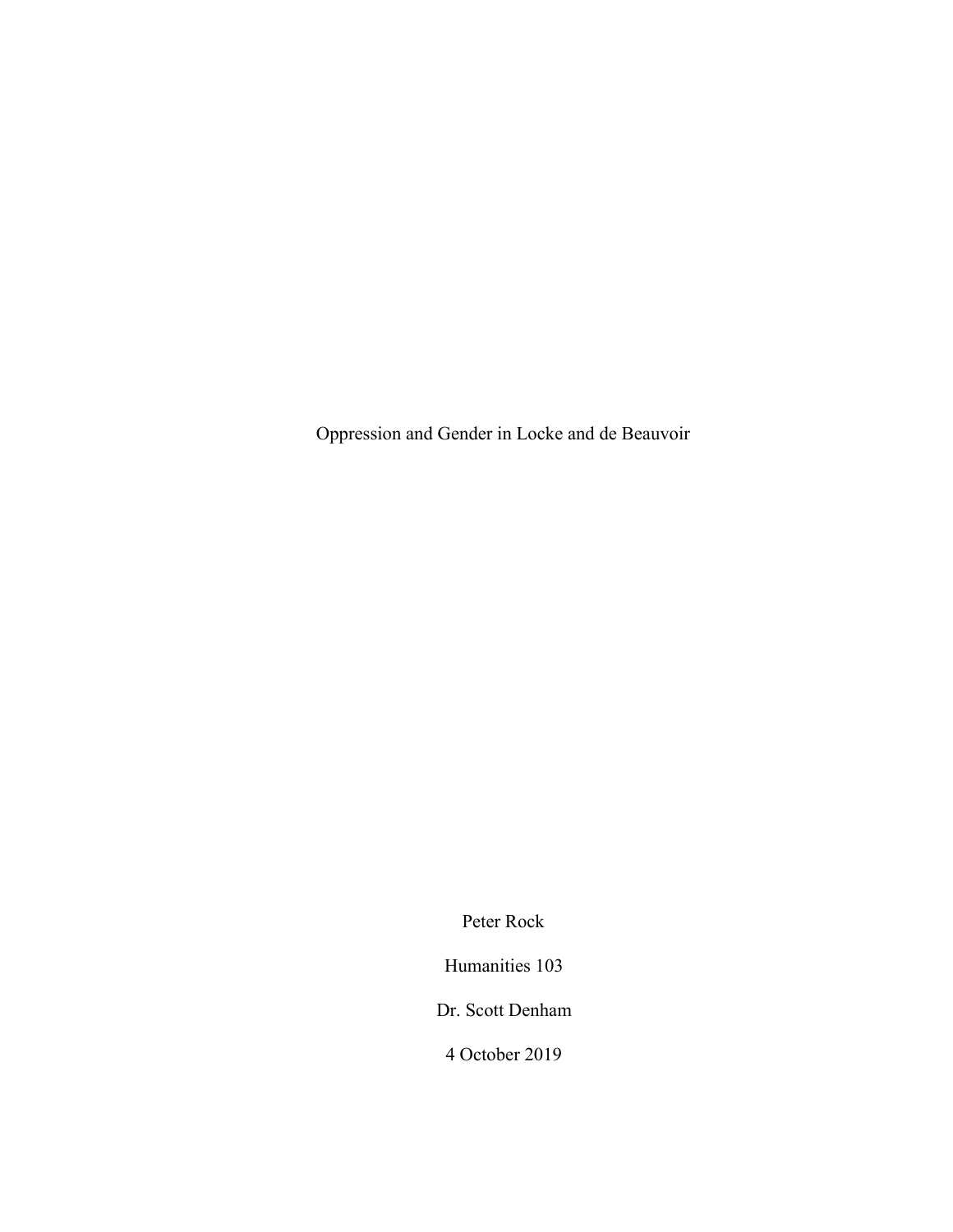Difficulty Passage:

"But the husband and wife, though they have but one common concern, yet having different understandings, will unavoidably sometimes have different wills too. It therefore being necessary that the last determination (i.e., the rule) should be placed somewhere, it naturally falls to the man's share as the abler and the stronger. But this, reaching but to the things of their common interest and property, leaves the wife in the full and true possession of what by contract is her peculiar right, and at least gives the husband no more power over her than she has over his life"<sup>1</sup>

Engagement Passage:

"Now, woman has always been, if not man's slave, at least his vassal; the two sexes have never divided the world up equally; and still today, even though her condition is changing, woman is heavily handicapped. In no country is her legal status identical to man's, and often it puts her at a considerable disadvantage. Even when her rights are recognized abstractly, long-standing habit keeps them from being concretely manifested in customs"<sup>2</sup>

<sup>1</sup> John Locke, 1632-1704. *The Second Treatise of Civil Government and A Letter Concerning Toleration*. Oxford :B. Blackwell, 1948.

<sup>2</sup> Simone de Beauvoir, Simone. *The Second Sex*. Translated by Constance Borde and Sheila Malovany Chevallier. New York: Vintage, 2011.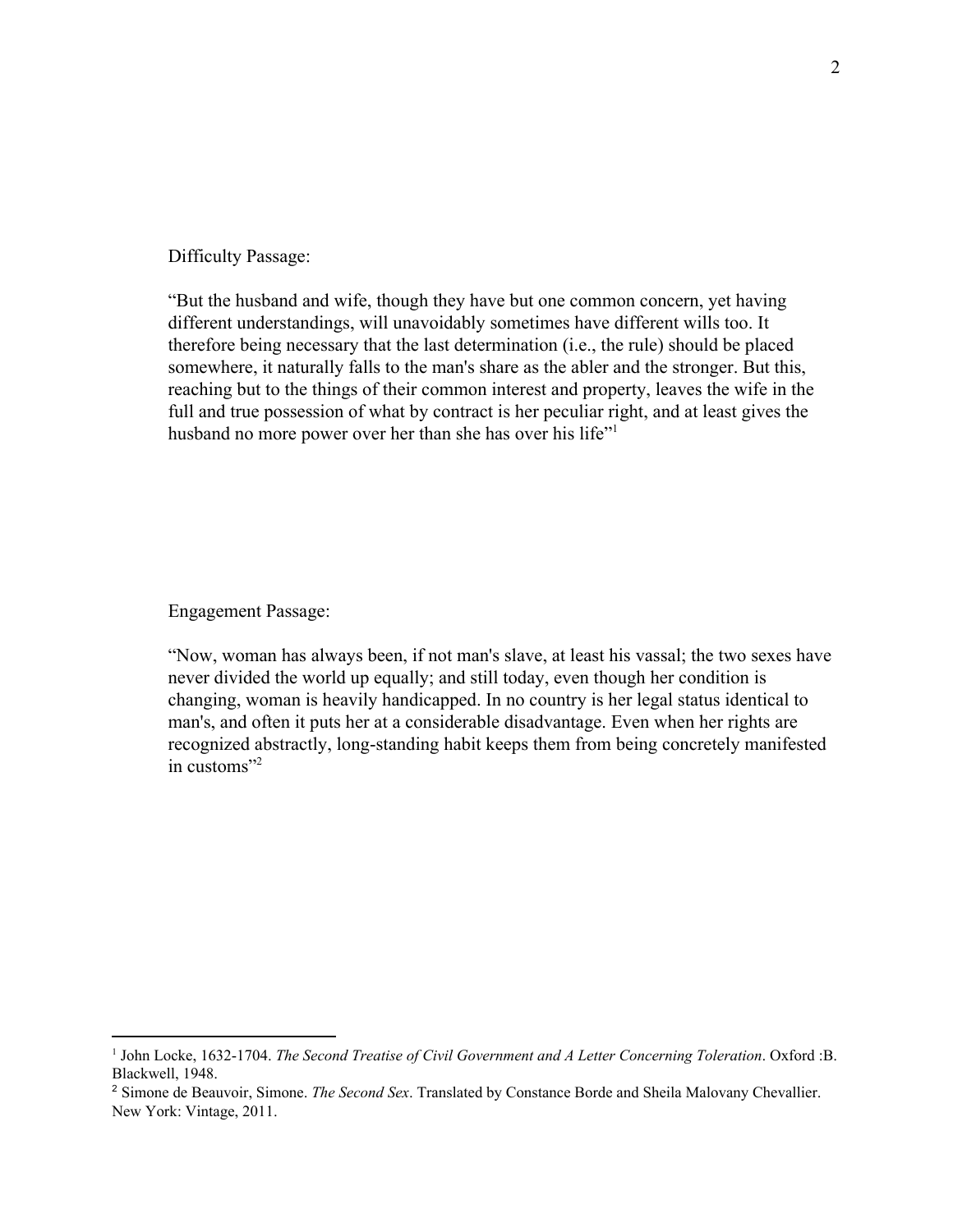In paragraph 82 of John Locke's *Second Treatise of Government,* he addresses the relationships and power dynamics between men and women. I chose this as my difficulty passage because the writing is vague and subjective. Locke focuses on marriage in this passage: "the husband and wife, though they have but one common concern, yet having different understandings, will unavoidably sometimes have different wills too".<sup>3</sup> Locke believes a husband and wife have "one common concern".<sup>4</sup> The notion that a husband and wife have similar priorities seems simple enough; Locke believes the husband and wife prioritize the maintenance of their marriage. After stating this assumption, Locke acknowledges the spouses have "different understandings" and on occasion will have "different wills too".<sup>5</sup> The syntax in these phrases is open ended, making it unclear what kind of disagreement Locke is referring to. The most basic meaning of these phrases is the spouses must think independently from one another. This will lead to disagreements, as one spouse may understand or handle a situation differently from the other.

To better understand Locke's writing in the rest of the passage, I turned to Simone de Beauvoir. In *The Second Sex,* de Beauvoir discusses gender and contemporary sexism. This helped me to understand Locke's writing as it illuminated gendered issues beyond marriage, the primary focus of his passage. De Beauvoir writes frankly "Now, woman has always been, if not man's slave, at least his vassal".<sup>6</sup> This opening sentence acknowledges that men hold intense power over women. Locke begins to discuss disagreements in marriage regarding the

<sup>3</sup> Locke, *Second Treatise,* 139-140.

<sup>4</sup> Locke, *Second Treatise,* 139-140.

<sup>5</sup> Locke, *Second Treatise,* 139-140.

<sup>6</sup> de Beauvoir, *Second Sex*, 29.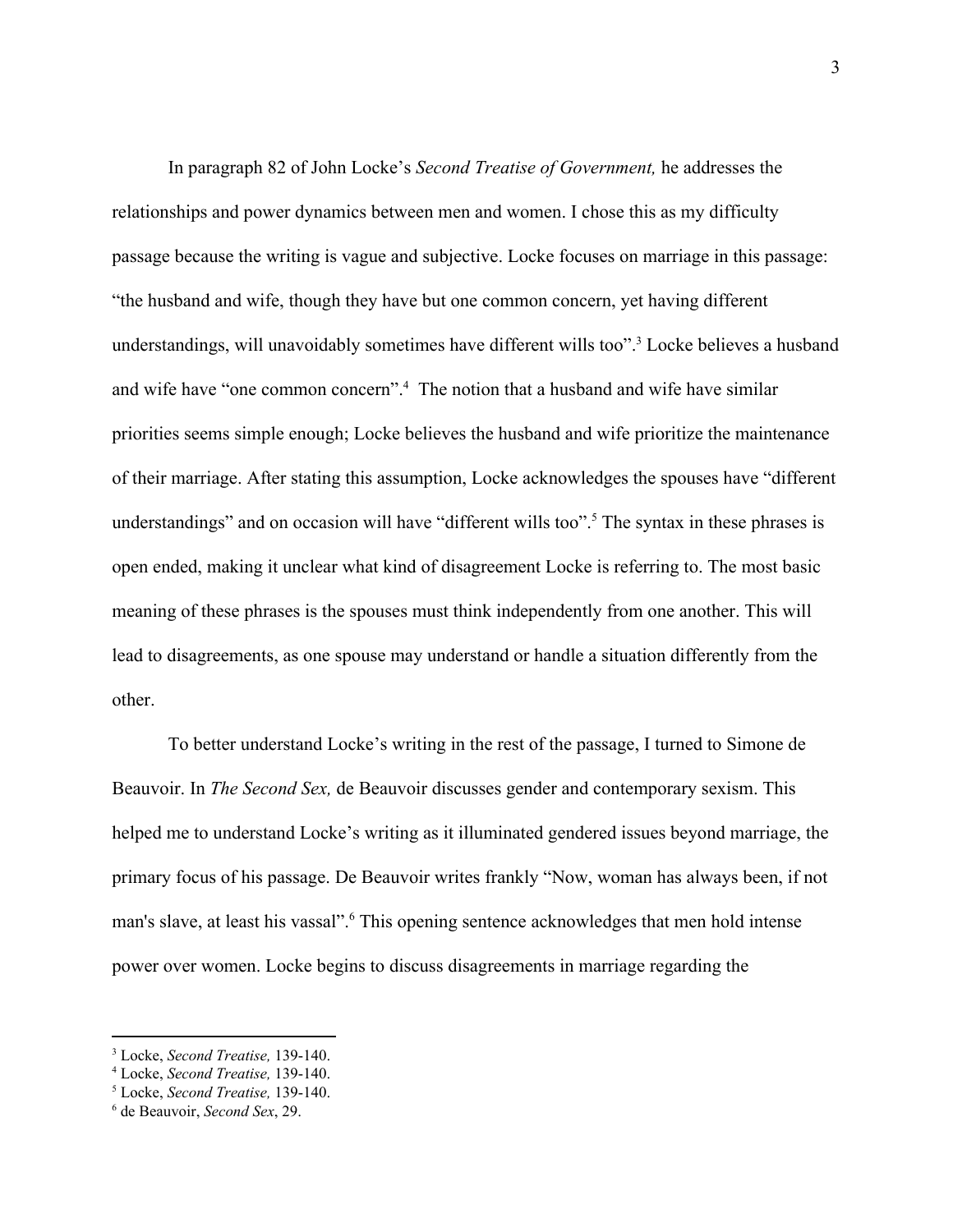commonality of intent between a husband and a wife in marriage. However, the belief that men and women are on vastly different social footing calls into question the importance of this common goal. It is clear the husband's "goal" in a marriage will carry more weight than that of his wife as he has control over the outcome of the marriage and their property. If a woman has been made to be a man's subordinate as de Beauvoir says, be it as his slave or his vassal, then her will is going to be overridden.

Locke delves deeper into his discussion of marriage, determining how a couple might make a decision in a case of disagreement. Locke surmises "It therefore being necessary that the last determination (i.e., the rule) should be placed somewhere, it naturally falls to the man's share as the abler and the stronger".<sup>7</sup> This raises the question: is the wife's position regarding an issue important in Locke's mind? It is unclear as to whether the disparity in thought, or "different wills<sup>"8</sup> Locke raises leads to an argument or exchange of ideas. The couple reaches an issue that concerns both of them, and has different ideas for the resolution of the issue. Locke asserts the man's say should be the "last determination",<sup>9</sup> and "naturally falls" to him. Locke claims this is because the man is the "abler and stronger"<sup>10</sup> in the couple. Upon reading this, I felt the word naturally was an intentional choice. I thought the words "abler and stronger"<sup> $11$ </sup> in the context of defending this choice were flippant and unsupported by evidence. Locke personally feels men are abler and stronger than women. He has no basis for feeling this way, leading him to make a generalization about men and women without backing it up.

<sup>7</sup> Locke, *Second Treatise,* 139-140.

<sup>8</sup> Locke, *Second Treatise,* 139-140.

<sup>9</sup> Locke, *Second Treatise,* 139-140.

<sup>10</sup> Locke, *Second Treatise,* 139-140.

<sup>11</sup> Locke, *Second Treatise,* 139-140.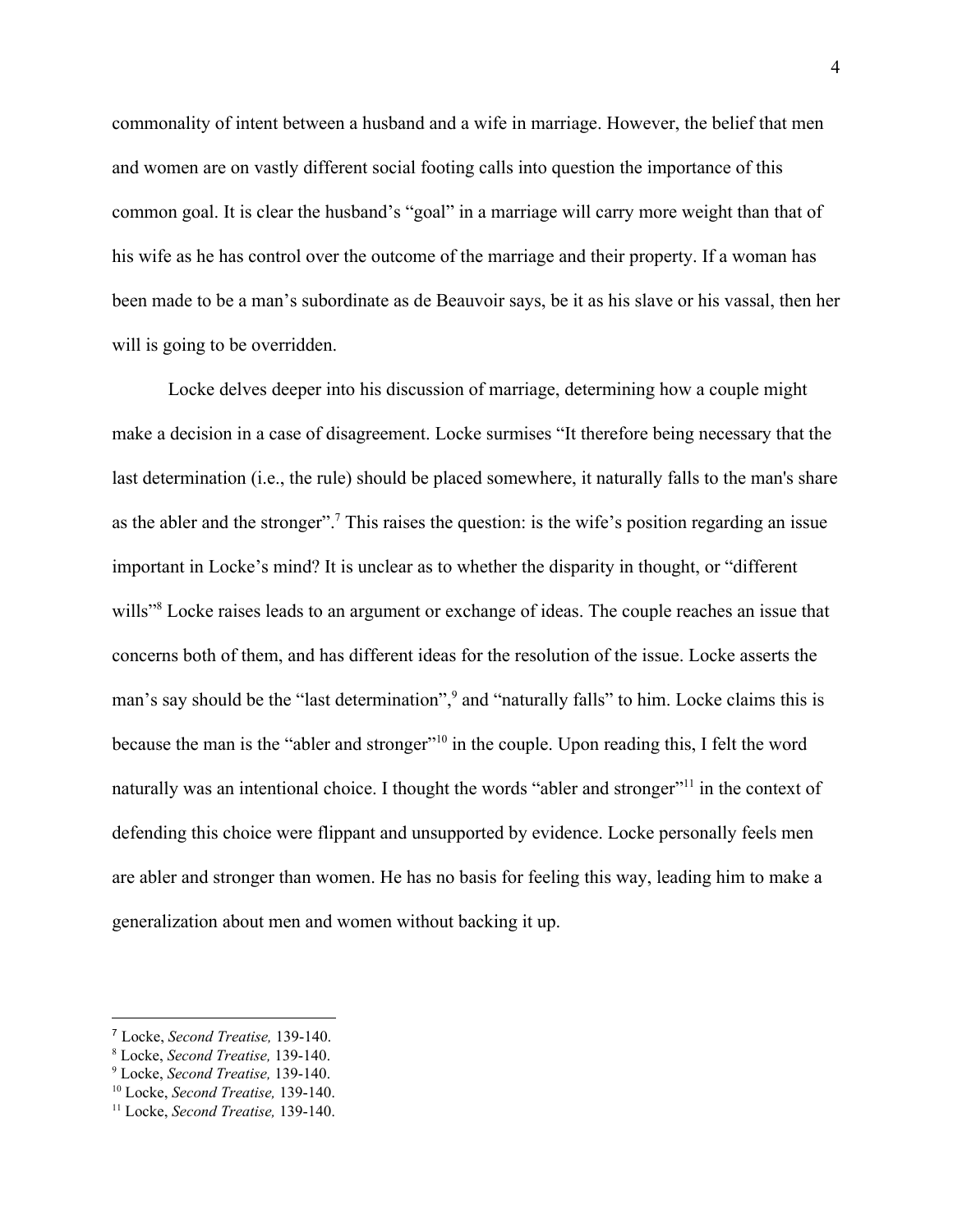These claims can be broken down by examining where they come from. De Beauvoir raises the point that "long-standing habit keeps [her rights] from being concretely manifested in customs".<sup>12</sup> Locke has always lived in and benefitted from a system that has allowed him to believe that men are superior to women. Because this is all he has ever known, he can only imagine this is natural and there is no alternative. The term "concretely manifested in customs"<sup>13</sup> is important in describing this phenomenon. Locke is writing to acknowledge that women have rights. However, he defines women's inferiority to men and subsequently claims their word should be valued less in disagreements. De Beauvoir's notion that this belief is a result of long-standing habit and not fact or evidence illuminates the bold assumptions made by Locke. Locke has given thought to women's rights, or lack thereof, as it relates to marriage. However, he avoids the social history of gender inequity in making claims about the presence of gender in contemporary relationships.

Locke follows his claim regarding the settlement of disagreements by discussing more objective ideas: "But this, reaching but to the things of their common interest and property, leaves the wife in the full and true possession of what by contract is her peculiar right".<sup>14</sup> Locke believes a wife is in "full and true possession of what is her peculiar right".<sup>15</sup> However, Locke is careful to exclude "common interest and property"<sup>16</sup> from what the wife has agency over. I recalled from the first sentence of the passage that common interest in this case refers to the continuity of the couples marriage. This exclusion of common interest is significant considering a couple's marriage and property comprise a majority of their relationship. Locke promptly

<sup>12</sup> de Beauvoir, *Second Sex*, 29.

<sup>13</sup> de Beauvoir, *Second Sex*, 29.

<sup>14</sup> Locke, *Second Treatise,* 139-140.

<sup>15</sup> Locke, *Second Treatise,* 139-140.

<sup>16</sup> Locke, *Second Treatise,* 139-140.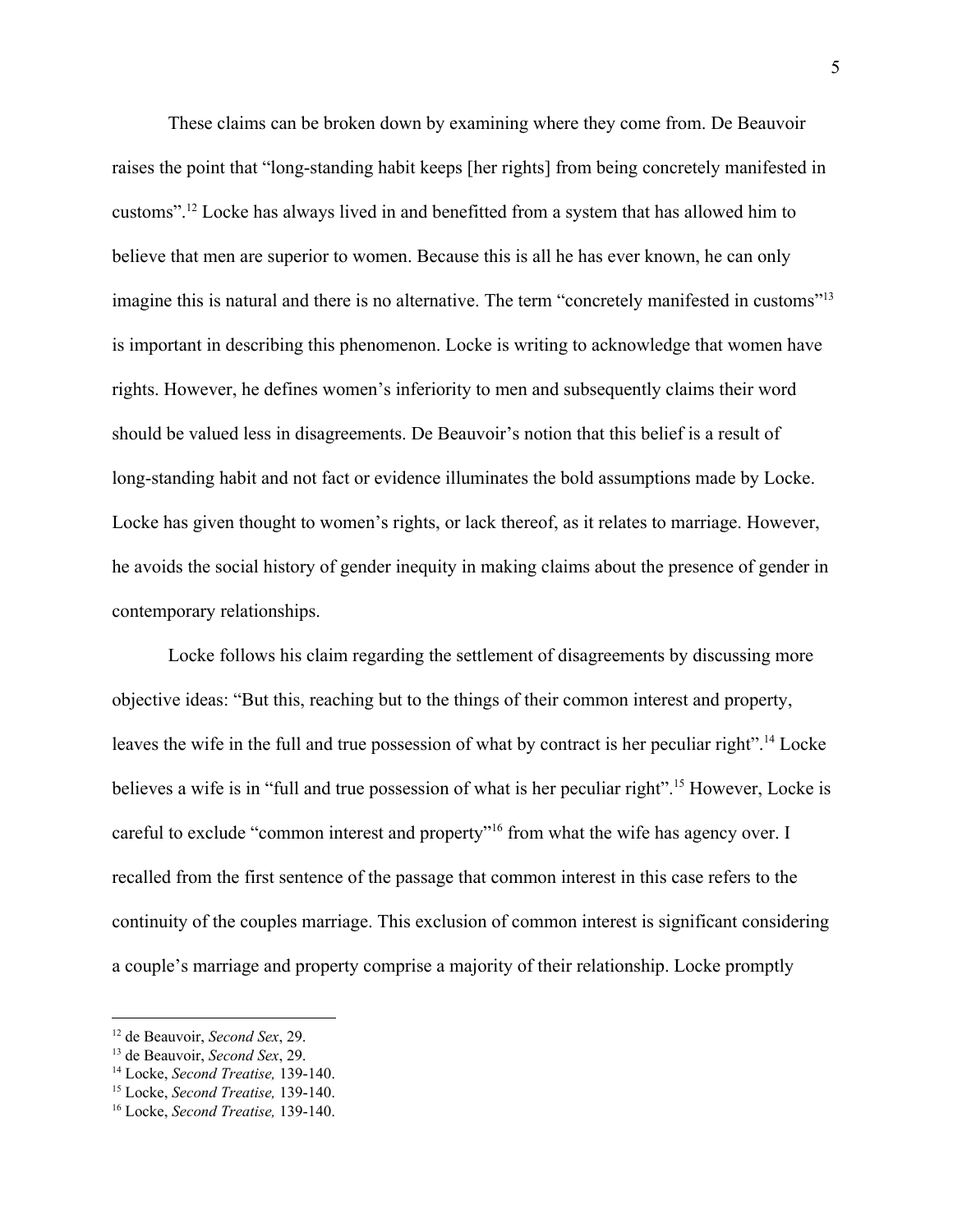assigns the handling of both matters to the husband. Almost as an afterthought, women are granted by Locke possession of what is their peculiar right by contract. This has little meaning as Locke just claimed the husband controls seemingly the most important aspects of the marriage. Locke makes no effort to describe what a woman's peculiar right actually refers to. De Beauvoir's writing once again helped me understand the cognitive dissonance I experienced in reading this section of the passage. De Beauvoir is wary of discussing gender without considering history: "the two sexes have never divided the world up equally; and still today, even though her condition is changing, woman is heavily handicapped".<sup>17</sup> By considering the fact that sexism has always controlled relationships between men and women, de Beauvoir gives perspective to the specific issue of marriage. Locke's assignment of roles in a marriage functions as a microcosm of the idea that "the two sexes have never divided the world up equally".<sup>18</sup> Locke makes a literal claim that the man has control over a couple's marriage and property. Locke asserts this assignment of roles "leaves the wife in the full and true possession of what by contract is her peculiar right".<sup>19</sup> De Beauvoir believes that even with this power she has gained over time, "woman is heavily handicapped".<sup>20</sup> Locke writes women out of two matters of utmost importance in a marriage, and then says women have control over everything else. De Beauvoir's writing helped me to take a step back and understand that these claims perpetuate gender norms and have no basis in fact.

<sup>17</sup> de Beauvoir, *Second Sex*, 29.

<sup>18</sup> de Beauvoir, *Second Sex*, 29.

<sup>19</sup> Locke, *Second Treatise,* 139-140.

<sup>20</sup> de Beauvoir, *Second Sex*, 29.